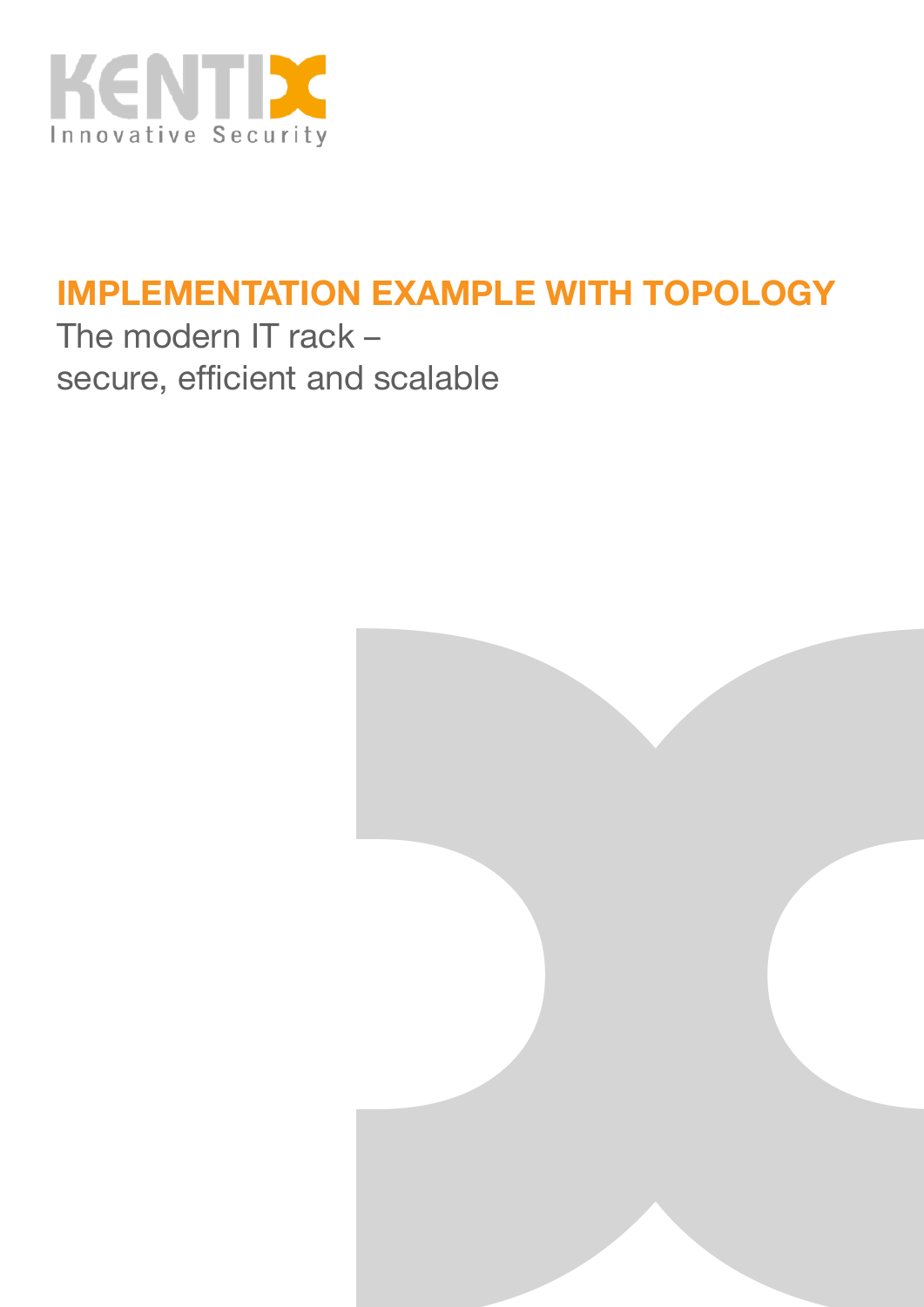## The modern IT rack – secure, efficient and scalable

#### *The requirement*

*In distributed infrastructures, server rooms or colocations, there is often an economic or organisational need to secure critical IT systems safely, efficiently and scalably in individual racks. And this without compromising on security and availability requirements.*

*First of all, controlled access to the IT rack, its documentation and the complete 24/7 monitoring of the closing and locking status of the rack doors must be established.*

*Environmental parameters should provide indications, also remotely, of possible sources of error, sabotage or imminent system failures (e.g. due to fire, leakage, etc.).*

#### *The Kentix system solution*

The Kentix SmartPDU in 40 or 2 height units is used as an All-In-One complete system solution, which also takes care of the environment monitoring in addition to the power monitoring. At the same time, the SmartPDU provides the hardware interface for connecting further components such as the RA4 IP rack locking system and other sensors.

The calibrated current measurement creates transparency in IT operations and provides all important consumption parameters in order to detect abnormalities and overloads at an early stage and to improve energy efficiency. The integrated DGUV V3-compliant all-current sensitive leakage current measurement creates additional operational safety and provides information that supports the early detection of IT component failures. Optionally, all IEC C13/C19 ports can be switched and measured individually from a distance, e.g. to enable individual servers to be cold-started.

The MultiSensor built into the SmartPDU provides values for temperature, air humidity, fire gas and sabotage directly in the rack, thus creating granular transparency and security. A leakage sensor and a dirt sensor are additionally connected to the SmartPDU for monitoring leakage and dirt. Additional I/O modules accept additional digital or analogue sensors from thirdparty systems into the Kentix system.

*A calibrated measurement of the power consumption including DGUV V3-compliant leakage current measurement is to provide additional transparency and safety.*

*All values are to be clearly monitored in a dashboard from any location, alarms can be sent and server switching can be carried out. Installation and operation are to be cost-efficient and simple. Open interfaces should enable easy integration into third-party systems. Free scalability, modularity and cost-effective, simple maintenance must be part of the solution concept.*

The Kentix AlarmManager serves as the control centre and takes over the complete management of all connected sensors of multiple racks and the monitoring of all determined values. If threshold values are exceeded, it sends alarms to users via SNMP, email, push message and redundantly via SMS. Alternatively, all measured values and alarms are transferred to a higher-level monitoring system.

Access control is handled by the Kentix online IP access control system at the IT rack with the RA4 IP rack locking system, which is connected directly to the SmartPDU. Locking and interlocking contacts monitor the status of the doors. Via an integrated web server application or open interfaces (LDAP, ReST-API, etc.), the system can be managed remotely from a central location in real time and authorisations can be granted or revoked. Furthermore, who, when and where access was granted is documented.

The simple, state-of-the-art and resource-saving operation is realised by the KentixOS. The KentixOS is the integrated, freely scalable and modular IoT software platform which, in addition to the web front ends, provides open interfaces for easy integration into third-party systems (ReST-API, WebHooks, SNMP, LDAP, etc.). At the same time, the KentixOS is the basis for further AI analyses and visualisations.